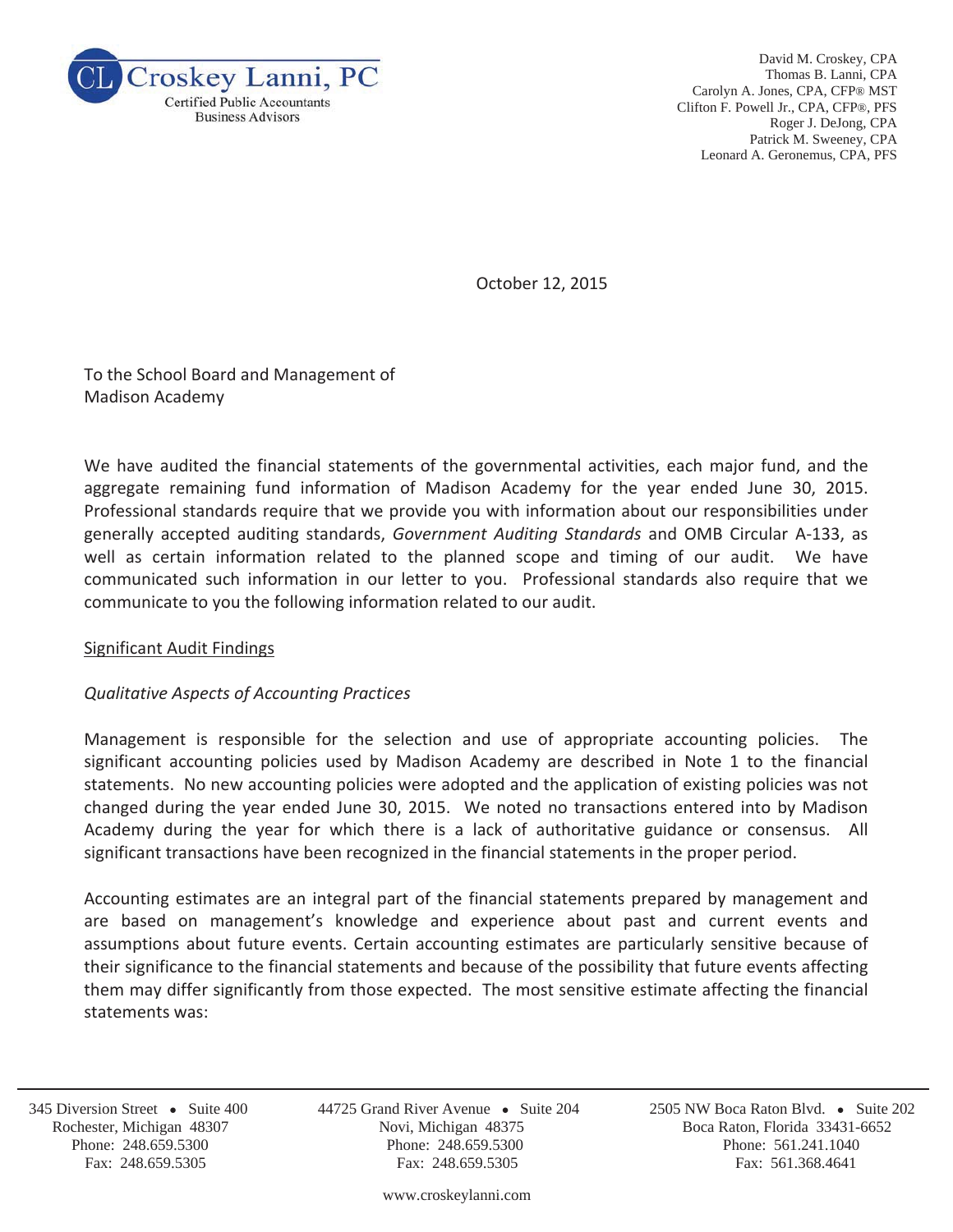Management's estimate of depreciation is based on management's best judgment of the useful lives of the assets. We evaluated the key factors and assumptions used to develop the depreciable lives in determining that it is reasonable in relation to the financial statements taken as a whole.

The financial statement disclosures are neutral, consistent, and clear.

## Difficulties Encountered in Performing the Audit

We encountered no significant difficulties in dealing with management in performing and completing our audit.

## Corrected and Uncorrected Misstatements

Professional standards require us to accumulate all known and likely misstatements identified during the audit, other than those that are clearly trivial, and communicate them to the appropriate level of management. Management has corrected all such misstatements. In addition, none of the misstatements detected as a result of audit procedures and corrected by management were material, either individually or in the aggregate, to each opinion unit's financial statements taken as a whole.

### Disagreements with Management

For purposes of this letter, a disagreement with management is a financial accounting, reporting, or auditing matter, whether or not resolved to our satisfaction, that could be significant to the financial statements or the auditor's report. We are pleased to report that no such disagreements arose during the course of our audit.

### Management Representations

We have requested certain representations from management that are included in the management representation letter dated October 12, 2015.

# Management Consultations with Other Independent Accountants

In some cases, management may decide to consult with other accountants about auditing and accounting matters, similar to obtaining a "second opinion" on certain situations. If a consultation involves application of an accounting principle to the Academy's financial statements or a determination of the type of auditor's opinion that may be expressed on those statements, our professional standards require the consulting accountant to check with us to determine that the consultant has all the relevant facts. To our knowledge, there were no such consultations with other accountants.